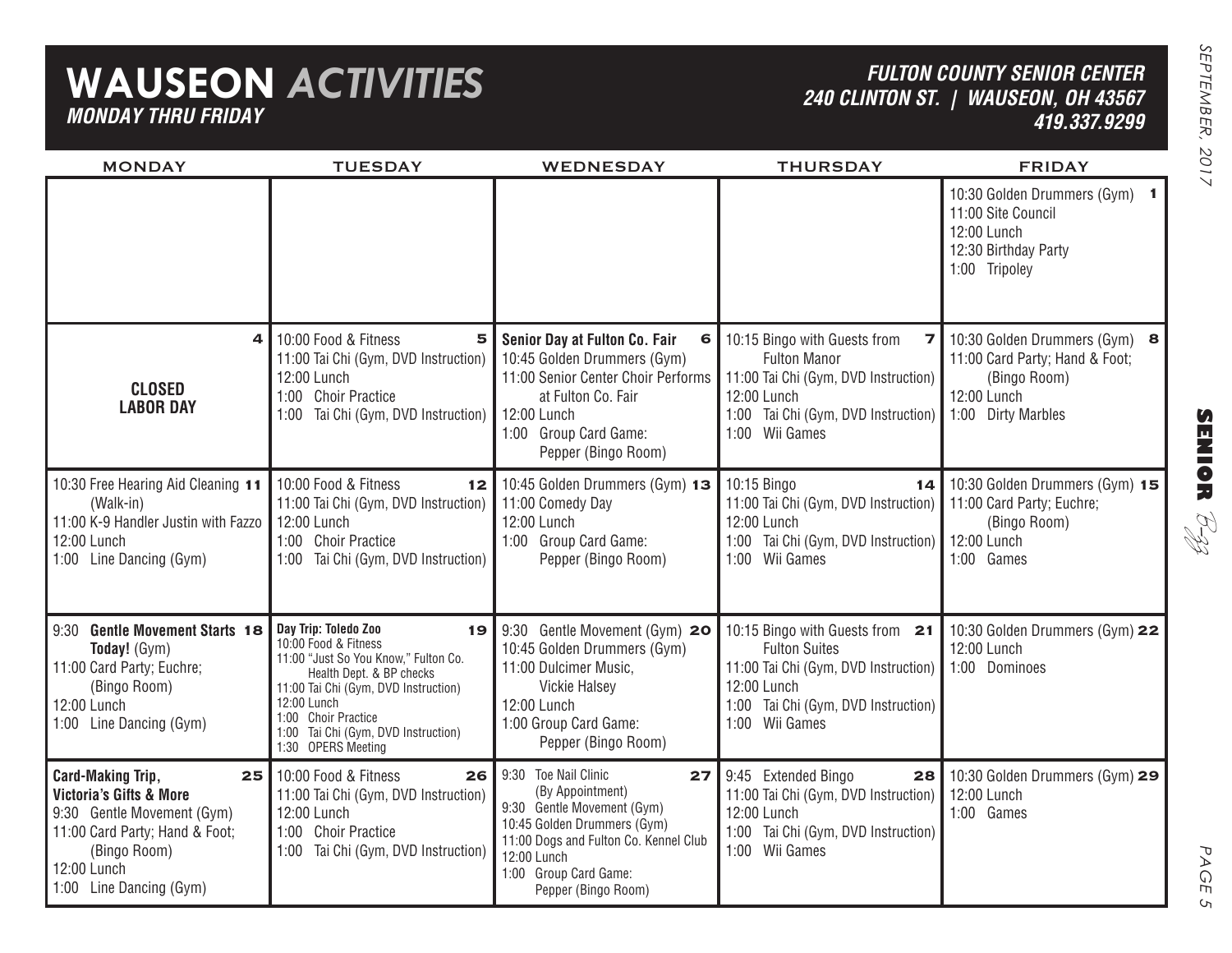*ARCHBOLD - SCOUT CABIN MON., WED., & FRI.*

# **ARCHBOLD / FAYETTE** *ACTIVITIES*

*FAYETTE - FAMILY LIFE CENTER TUES., & THURS.*

| <b>MONDAY</b>                                                                                 | <b>TUESDAY</b>                                                                                                                  | <b>WEDNESDAY</b>                                                                                                  | <b>THURSDAY</b>                                                                                                                                        | <b>FRIDAY</b>                                                                                                                                                                  |
|-----------------------------------------------------------------------------------------------|---------------------------------------------------------------------------------------------------------------------------------|-------------------------------------------------------------------------------------------------------------------|--------------------------------------------------------------------------------------------------------------------------------------------------------|--------------------------------------------------------------------------------------------------------------------------------------------------------------------------------|
|                                                                                               |                                                                                                                                 |                                                                                                                   |                                                                                                                                                        | 10:00 Site Council & Nutrition<br>$\mathbf{1}$<br><b>Education</b> ; Determine Your<br><b>Nutritional Health</b><br>10:30 Bingo<br>12:00 Lunch & Birthday Cake<br>1:00 Puzzles |
| 4<br><b>CLOSED</b><br><b>LABOR DAY</b>                                                        | 11:00 Left / Center / Right<br>Dice Game<br>12:00 Lunch<br>1:00 Cards                                                           | 5 11:00 "Just So You Know" &<br>6<br>Free BP Checks, Fulton Co.<br>Health Dept.<br>12:00 Lunch<br>1:00 Games      | 10:00 Site Council & Nutrition<br>Education; Determine Your<br><b>Nutritional Health</b><br>10:30 Bingo<br>12:00 Lunch & Birthday Cake<br>1:00 Puzzles | $\overline{7}$ 10:30 Bingo<br>8<br>12:00 Lunch<br>1:00 Word Games                                                                                                              |
| 11:00 Left / Center / Right<br>11<br>Dice Game<br>12:00 Lunch<br>1:00 Games                   | 11:00 "Crafters' Corner" with<br>Lindsay of Whitehouse<br><b>Country Manor</b><br>12:00 Lunch<br>1:00 Games                     | 12 11:00 Zingo<br>12:00 Lunch<br>1:00 Puzzles                                                                     | 13 10:30 Bingo<br>12:00 Lunch<br>1:00 Word Games                                                                                                       | 14 10:30 Bingo<br>15<br>12:00 Lunch<br>1:00 Cards                                                                                                                              |
| 11:00 Energy Game, Ohio<br>18<br>Consumer Counsel,<br>Amy Carles<br>12:00 Lunch<br>1:00 Games | Day Trip, Toledo Zoo<br>11:00 "Just So You Know" &<br>Free BP Checks, Fulton Co.<br>Health Dept.<br>12:00 Lunch<br>1:00 Puzzles | 19   Senior Citizen Day<br>20<br>at Four County<br>11:00 Games<br>12:00 Lunch<br>1:00 Word Games                  | 10:30 Bingo<br>21<br>12:00 Lunch<br>1:00 Cards                                                                                                         | 10:30 Bingo<br>22<br>12:00 Lunch<br>1:00 Games                                                                                                                                 |
| Day Trip, Victoria's Gifts<br>25<br>11:00 Zingo<br>12:00 Lunch<br>1:00 Puzzles                | 11:00 Music by Michael Buck<br>26<br>12:00 Lunch<br>1:00 Word Games                                                             | 11:00 "Crafters' Corner" with<br>27<br>Lindsay of Whitehouse<br><b>Country Manor</b><br>12:00 Lunch<br>1:00 Cards | 10:30 Bingo<br>28<br>12:00 Lunch<br>1:00 Wii Games                                                                                                     | 10:30 Bingo<br>29<br>12:00 Lunch<br>1:00 Games                                                                                                                                 |

PAGE PAGE 7  $\vee$ 

**SENIOR** B-zz